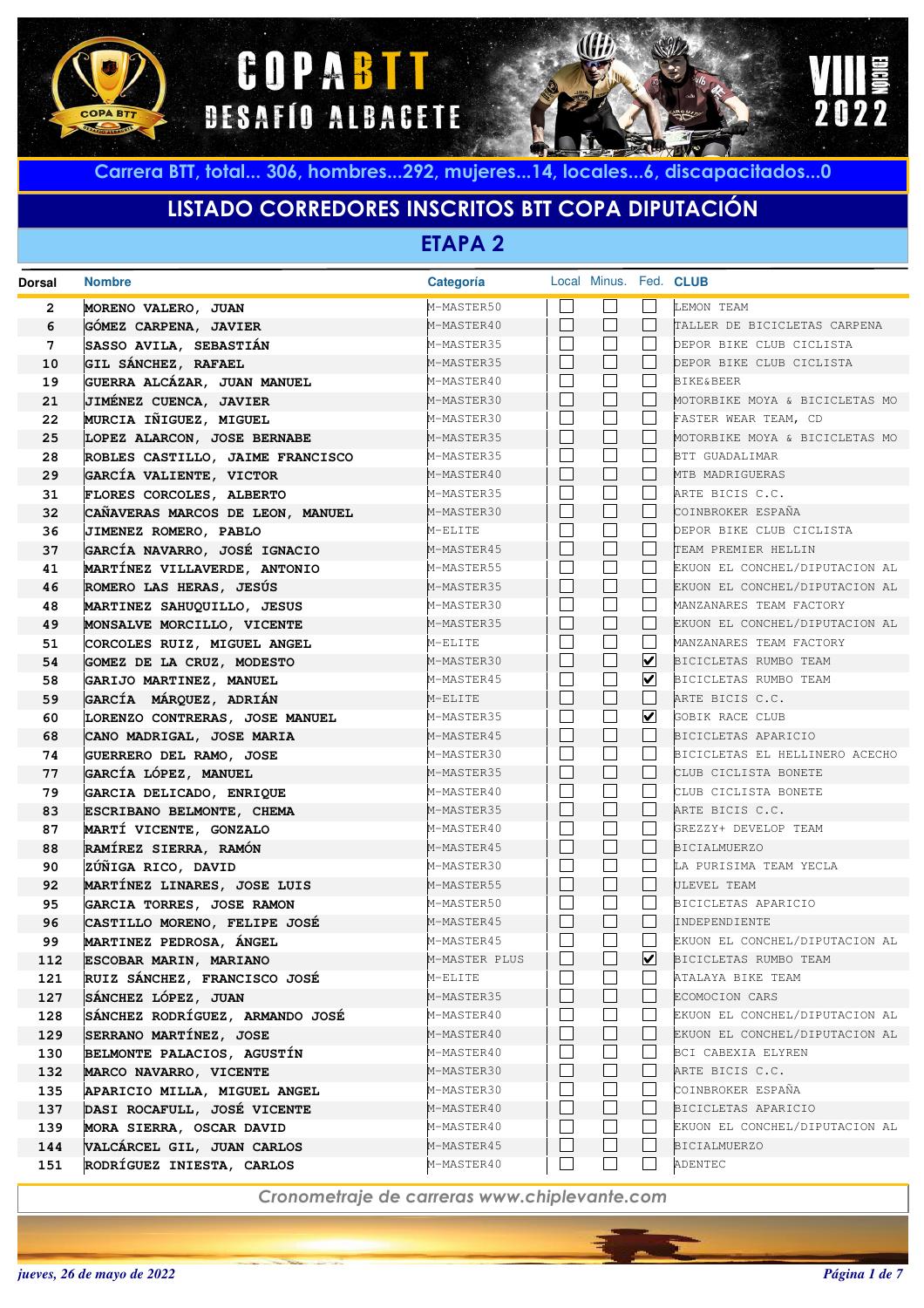





# **LISTADO CORREDORES INSCRITOS BTT COPA DIPUTACIÓN**

**ETAPA 2**

| Dorsal     | <b>Nombre</b>                                               | Categoría                |                          |                          |                         | Local Minus. Fed. CLUB                                    |
|------------|-------------------------------------------------------------|--------------------------|--------------------------|--------------------------|-------------------------|-----------------------------------------------------------|
| 152        | RUIZ HERVAS, JOSE                                           | M-MASTER45               |                          |                          |                         | <b>BICIALMUERZO</b>                                       |
| 153        | RODRÍGUEZ BELMONTE, FELIPE ÁNGEL                            | M-MASTER45               | П                        | $\blacksquare$           |                         | LOS FATIGAS                                               |
| 154        | MARTÍNEZ IBÁÑEZ, JUAN MIGUEL                                | M-MASTER45               |                          | $\vert \ \ \vert$        |                         | LA PURISIMA TEAM YECLA                                    |
| 155        | MARTINEZ JIMENES, JOSE                                      | M-MASTER50               | П                        | $\Box$                   |                         | BICICLETAS EL HELLINERO ACECHO                            |
| 159        | CAMPOY BRAVO, JOAQUIN                                       | M-MASTER35               |                          | П                        |                         | C.D. STATE Y VERÁS                                        |
| 166        | RUIZ CORREAS, JOSE MANUEL                                   | M-MASTER30               |                          | $\Box$                   |                         | LEMON TEAM                                                |
| 170        | PEREZ ATENCIA, MIGUEL ANGEL                                 | M-MASTER45               |                          | $\Box$                   |                         | ALBACETE CYCLING TEAM BTT                                 |
| 174        | JIMÉNEZ TORNERO, HÉCTOR                                     | M-MASTER30               |                          | $\Box$                   |                         | MTB MADRIGUERAS                                           |
| 177        | CAÑAVERAS ALFARO, MANUEL                                    | M-MASTER55               |                          | $\Box$                   |                         | COINBROKER ESPAÑA                                         |
| 178        | MILAN ARELLANO, AIDA                                        | F-MASTER55               | $\overline{\phantom{a}}$ | $\overline{\phantom{a}}$ | $\blacktriangledown$    | BICICLETAS RUMBO TEAM                                     |
| 181        | GONZALEZ LOSADA, ADRIAN                                     | M-ELITE                  |                          | $\Box$                   |                         | TEAM PREMIER HELLIN                                       |
| 184        | ALFARO , JUAN FRANCISCO                                     | M-MASTER45               | П                        | $\Box$                   |                         | MANZANARES TEAM FACTORY                                   |
| 185        | VILLAR GARRIGOS, ALFONSI                                    | F-MASTER50               | $\mathbf{I}$             | $\Box$                   |                         | FERROICE-CONTRALLANO BTT                                  |
| 188        | GARCIA GALLEGO, ERNESTO                                     | M-MASTER40               | П                        | $\overline{\phantom{a}}$ |                         | <b>BICIALMUERZO</b>                                       |
| 189        | BENEYTO SENENT, JUAN JOSE                                   | M-MASTER55               | $\mathbf{L}$             | $\Box$                   |                         | ARTE BICIS C.C.                                           |
| 190        | CARRETERO SANCHEZ, VICTOR                                   | M-MASTER30               | П                        | $\overline{\phantom{a}}$ |                         | TEAM PREMIER HELLIN                                       |
| 196        | PICAZO GARCÍA, JUAN ÁNGEL                                   | M-MASTER45               | $\mathbf{L}$             | $\Box$                   |                         | CLUB CICLISTA BONETE                                      |
| 198        | CALERO CERDAN, JUAN CARLOS                                  | M-MASTER35               |                          | $\Box$                   |                         | BICICLETAS APARICIO                                       |
| 204        | MUÑOZ CALLEJA, FRANCISCO JOSÉ                               | M-MASTER50               | $\mathbf{I}$             | $\Box$                   | $\blacktriangledown$    | A.PEÑA BTT LOS TORTUGAS FASTER                            |
| 207        | MENDOZA GARCIA, CARMEN MARIA                                | F-MASTER40               | $\overline{\mathbf{v}}$  | $\Box$                   | $\blacktriangledown$    | EKUON BRD RACING TEAM                                     |
| 209        | GARCIA ATIENZA, JUAN ÁNGEL                                  | M-MASTER50               |                          | П                        |                         | FERROICE-CONTRALLANO BTT                                  |
| 210        | ALBIAR ARGANDOÑA, NICOLAS                                   | M-MASTER45               | П                        | $\Box$                   | $\blacktriangledown$    | BICICLETAS RUMBO TEAM                                     |
| 213        | GÓMEZ MARTÍNEZ, GUILLERMO                                   | M-MASTER40               | $\mathbf{I}$             | П                        |                         | C.C. VALDEGANGA PLATO GRANDE                              |
| 214        | MARTINEZ HERNANDEZ, JUAN FRANCISCO                          | M-MASTER PLUS            | $\overline{\phantom{a}}$ | $\Box$                   |                         | ULEVEL TEAM                                               |
| 218        | PÉREZ JIMÉNEZ, EMILIO                                       | M-ELITE                  |                          | П                        | $\overline{\mathbf{v}}$ | BICICLETAS RUMBO TEAM                                     |
| 220        | GARCÍA GARCÍA, CARLOS                                       | M-MASTER40               | П                        | $\blacksquare$           | $\vert\mathbf{v}\vert$  | A.PEÑA BTT LOS TORTUGAS FASTER                            |
| 223        | MARIN SAEZ, JOSE CARLOS                                     | M-MASTER30               |                          | $\Box$                   |                         | ALBACETE CYCLING TEAM BTT                                 |
| 224        | LÓPEZ PALAZÓN, MIGUEL                                       | M-MASTER PLUS            |                          | $\blacksquare$           | $\overline{\mathbf{v}}$ | BICICLETAS RUMBO TEAM                                     |
| 232        | MAÑAS MARÍN, MIGUEL ANGEL                                   | M-MASTER35               |                          | $\Box$                   | $\overline{\mathbf{v}}$ | A.PEÑA BTT LOS TORTUGAS FASTER                            |
| 238        | GARCIA LEON, ANGEL                                          | M-MASTER PLUS            |                          | ٦                        |                         | PERNALES                                                  |
| 246        | PÉREZ MARTÍNEZ, JOSE JUAN                                   | M-MASTER55               | $\mathbf{I}$             | П                        | $\blacktriangledown$    | BICICLETAS RUMBO TEAM                                     |
| 247        | BARBERO MOLINA, PEDRO                                       | M-MASTER35               | П                        | ٦                        |                         | MANZANARES TEAM FACTORY                                   |
| 266        | MOLINA MONTEAGUDO, TOMAS                                    | M-MASTER35               |                          | $\Box$<br>٦              | $\overline{\mathbf{v}}$ | INDEPENDIENTE                                             |
| 270        | MARTINEZ PASTOR, GABRIEL                                    | M-MASTER50               | $\mathbf{I}$             | П                        |                         | BICICLETAS RUMBO TEAM                                     |
| 272        | RUIZ TEBAR , AMABLE                                         | M-MASTER55               | $\overline{\phantom{a}}$ |                          |                         | BICICLETAS RUMBO TEAM                                     |
| 275        | GONZÁLEZ CALVO, JOSÉ                                        | M-MASTER PLUS            |                          |                          |                         | BICICLETAS APARICIO                                       |
| 279<br>282 | ESCRIBANO VALERO, JUAN<br>RODRÍGUEZ FERNÁNDEZ, JAVIER       | M-MASTER45<br>M-MASTER45 |                          |                          |                         | BICICLETAS EL HELLINERO ACECHO<br>MANZANARES TEAM FACTORY |
| 285        |                                                             | M-MASTER30               |                          | $\mathsf{L}$             |                         | TEAM PREMIER HELLIN                                       |
| 303        | CABEZUELOS VILLORA, OVIDIO JAVIER<br>ORTIZ MACIÁ, JOSE LUIS | M-MASTER40               |                          |                          | ⊻                       | A.PEÑA BTT LOS TORTUGAS FASTER                            |
| 309        | MOYA LÓPEZ, JOSE LUIS                                       | M-MASTER50               |                          | $\Box$                   |                         | BICICLETAS APARICIO                                       |
| 310        | VILLALBA PELAÉZ, NATIVIDAD                                  | F-MASTER50               |                          | $\mathcal{L}$            |                         | BICIS MANOLIN CAUDETE-HOSTAL R                            |
| 316        | TORTOLA JIMENEZ, JULIAN                                     | M-MASTER PLUS            |                          | $\mathsf{L}$             |                         | BICICLETAS APARICIO                                       |
| 323        | AVIVAR JAREÑO, JUAN FRANCISCO                               | M-MASTER50               | $\overline{\phantom{a}}$ | $\blacksquare$           |                         | MANZANARES TEAM FACTORY                                   |
| 345        | CUENCA PLAZA, CARLOS                                        | M-MASTER50               |                          | $\vert \ \ \vert$        | ⊻                       | A.PEÑA BTT LOS TORTUGAS FASTER                            |
| 350        | ESPARCIA GARRIDO, JUAN PABLO                                | M-MASTER30               |                          |                          |                         | CICLOAVENTURA                                             |
| 356        | CANTOS MARTÍNEZ, MIGUEL ANGEL                               | M-MASTER40               |                          | $\Box$                   |                         | BTT LA MORRA                                              |
|            |                                                             |                          |                          |                          |                         |                                                           |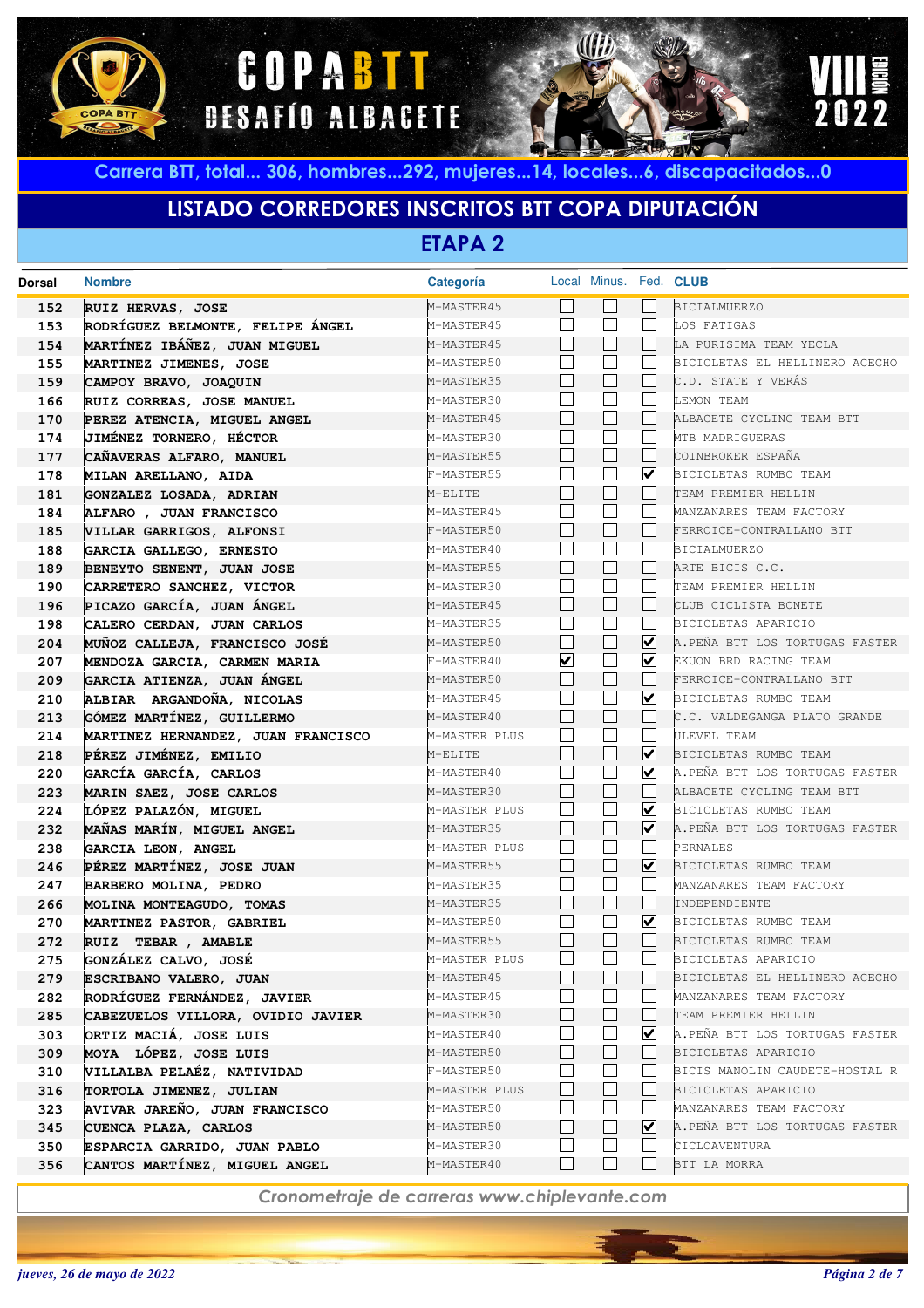





# **LISTADO CORREDORES INSCRITOS BTT COPA DIPUTACIÓN**

**ETAPA 2**

| <b>Dorsal</b> | <b>Nombre</b>                                               | Categoría             |                         |                   |                      | Local Minus. Fed. CLUB                  |
|---------------|-------------------------------------------------------------|-----------------------|-------------------------|-------------------|----------------------|-----------------------------------------|
| 363           | MARTÍNEZ LACALLE, LOLI                                      | F-MASTER30            |                         |                   |                      | CICLOAVENTURA                           |
| 395           | GRANDE TERCERO, ALVARO                                      | M-SUB23               |                         | $\vert \ \ \vert$ | $\mathbf{I}$         | ARTE BICIS C.C.                         |
| 409           | GONZALEZ SIMARRO, PACO                                      | M-MASTER40            |                         |                   | ⊻                    | A.PEÑA BTT LOS TORTUGAS FASTER          |
| 442           | RAMÍREZ SEVILLA, JOSÉ RAMÓN                                 | M-SUB23               |                         |                   | $\blacktriangledown$ | BICICLETAS RUMBO TEAM                   |
| 450           | GOMEZ ANDUJAR, SEBASTIAN                                    | M-MASTER30            |                         |                   |                      | BTT LOS DESPISTAOS                      |
| 475           | PÉREZ HENARES, DANIEL                                       | M-MASTER30            |                         |                   |                      | FUNDACIÓN JOSÉ SABATER                  |
| 476           | CASTILLO GARCÍA, JAVIER                                     | M-SUB23               |                         |                   |                      | BTT LA RODA                             |
| 479           | MORENO ORTEGA, JUAN FRANCISCO                               | M-MASTER50            |                         | $\mathbf{L}$      |                      | BICI CLUB FAURA                         |
| 485           | PUCHE BAÑON, RAUL                                           | M-MASTER45            |                         |                   |                      | ATLETISMO CAUDETE "ANTONIO AMO          |
| 486           | NAVALON AVILA, JOSE ANTONIO                                 | M-MASTER40            |                         | $\mathbf{L}$      |                      | ULEVEL TEAM                             |
| 488           | LÓPEZ SÁNCHEZ, EMILIO                                       | M-ELITE               |                         |                   |                      | CANTERO DE LETUR                        |
| 511           | JIMENEZ CORCOLES, AITOR                                     | M-ELITE               |                         | L                 |                      | CC MAHORA                               |
| 513           | ORTUÑO MUÑOZ, PABLO                                         | M-SUB23               |                         |                   |                      | LA PURISIMA TEAM YECLA                  |
| 538           | GIMÉNEZ NIETO, JESUS MANUEL                                 | M-MASTER40            |                         | L                 | ⊻                    | A.PEÑA BTT LOS TORTUGAS FASTER          |
| 539           | GONZÁLEZ FERNÁNDEZ, SANTI                                   | M-MASTER40            |                         |                   | $\blacktriangledown$ | A.PEÑA BTT LOS TORTUGAS FASTER          |
| 542           | MARTÍNEZ ROMERO, MARÍA LUISA                                | F-MASTER35            |                         | L                 | $\blacktriangledown$ | A.PEÑA BTT LOS TORTUGAS FASTER          |
| 544           | MÍNGUEZ ALMODÓVAR, RUBÉN                                    | M-MASTER35            |                         |                   | $\blacktriangledown$ | A.PEÑA BTT LOS TORTUGAS FASTER          |
| 553           | GARIJO GONZÁLEZ, JAIME                                      | M-ELITE               |                         | k.                |                      | ADENTEC                                 |
| 554           | OCHANDO RODENAS, JAVIER                                     | M-SUB23               |                         |                   |                      | ADENTEC                                 |
| 555           | PEREZ SANCHEZ, MARIO                                        | M-MASTER55            |                         | L                 |                      | ADVENTURE BIKE RACING TEAM BY           |
| 556           | ALAMO ABELLAN, MIGUEL                                       | M-MASTER45            |                         |                   |                      | ADVENTURE BIKE RACING TEAM BY           |
| 573           | <b>GONZALEZ MOLINES, JAVIER</b>                             | M-MASTER40            |                         | $\mathbf{L}$      |                      | BICI CLUB FAURA                         |
| 591           | FLORES ESCUDERO, ANDRÉS                                     | M-MASTER45            |                         |                   |                      | INDEPENDIENTE                           |
| 602           | GÓMEZ MARTÍNEZ, JOSÉ                                        | M-MASTER40            |                         | L                 |                      | BTT ALATOZ                              |
| 618           | RODENAS MOLINA, JOSE LUIS                                   | M-MASTER35            | $\overline{\mathbf{v}}$ |                   |                      | BTT POCO A POCO                         |
| 629           | CUESTA ESCRIBANO, LORENZO                                   | M-MASTER30            | ⊻                       | $\mathbf{L}$      |                      | C.C. VALDEGANGA PLATO GRANDE            |
| 634           | GÓMEZ ALCARAZ, ALEJANDRO                                    | M-ELITE               |                         |                   |                      | CC CONECT                               |
| 640           | CARRASCO MORENO, NICOLÁS                                    | M-MASTER45            |                         | $\mathbf{L}$      |                      | CC CONECT                               |
| 646           | BAIDEZ GONZALEZ, SERGIO                                     | M-MASTER30            |                         |                   |                      | CERILLAS TEAM                           |
| 656           | GIL CUENCA, JUAN JOSÉ                                       | M-MASTER35            |                         | $\mathbf{L}$      |                      | CLUB CICLISTA BONETE                    |
| 667           | MARTINEZ CORTES, JESUS                                      | M-ELITE               |                         |                   |                      | CLUB CICLISTA LOS DESPERDIGAOS          |
| 681           | GRAS SORIANO, JOSE LUIS                                     | M-MASTER40            |                         | $\mathbf{L}$      |                      | COOLWEAR CYCLING TEAM                   |
| 682           | GONZALEZ PEREZ, DAVID                                       | M-MASTER40            |                         |                   |                      | COOLWEAR CYCLING TEAM                   |
| 692           | GONZÁLEZ SANZ, JUAN                                         | M-SUB23               |                         | $\mathbf{L}$      |                      | EKUON EL CONCHEL/DIPUTACION AL          |
| 696           | GABALDÓN LERMA, JOSÉ JULIÁN                                 | M-MASTER50            |                         |                   |                      | EQUIPO DEPORTIVO NUTRIOBELIX            |
| 697           | LOPEZ JIMÉNEZ, ANTONIO                                      | M-MASTER40            |                         |                   |                      | EQUIPO DEPORTIVO NUTRIOBELIX            |
| 701           | MORENO CAMPOS, JUAN                                         | M-MASTER50            |                         |                   | ⊻                    | FASTER WEAR TEAM, CD<br>GOBIK RACE CLUB |
| 712           | NICOLÁS MUÑOZ, DAVID                                        | M-MASTER35            |                         |                   | ⊻                    | GOBIK RACE CLUB                         |
| 713           | MUÑOZ AZORIN, JOSE ANTONIO                                  | M-MASTER30<br>M-ELITE |                         |                   | ⊻                    |                                         |
| 714           | SORIANO PÉREZ, ALBERTO                                      |                       |                         |                   |                      | GOBIK RACE CLUB                         |
| 720<br>729    | IZQUIERDO PARDO, JAVIER<br>SÁNCHEZ GONZALEZ, JOSÉ FRANCISCO | M-ELITE<br>M-MASTER40 |                         |                   | ⊻                    | HUMMI BIKES<br>GOBIK RACE CLUB          |
|               |                                                             |                       |                         |                   |                      | KENZA SPORT TEAM                        |
| 731<br>749    | LÓPEZ SÁNCHEZ , JENIFER                                     | F-ELITE<br>M-MASTER30 |                         |                   |                      | LA PURISIMA TEAM YECLA                  |
| 750           | LUCAS PEREZ, DANIEL<br>AZORIN MUÑOZ, SERGIO                 | M-ELITE               |                         |                   |                      | LA PURISIMA TEAM YECLA                  |
| 763           | MORA MILLA, MIGUEL                                          | M-MASTER45            |                         |                   |                      | MTB MADRIGUERAS                         |
| 772           | BUENO PICAXO, LUIS MIGUEL                                   | M-MASTER30            |                         |                   |                      | PEÑA BTT CENIZATE                       |
|               |                                                             |                       |                         |                   |                      |                                         |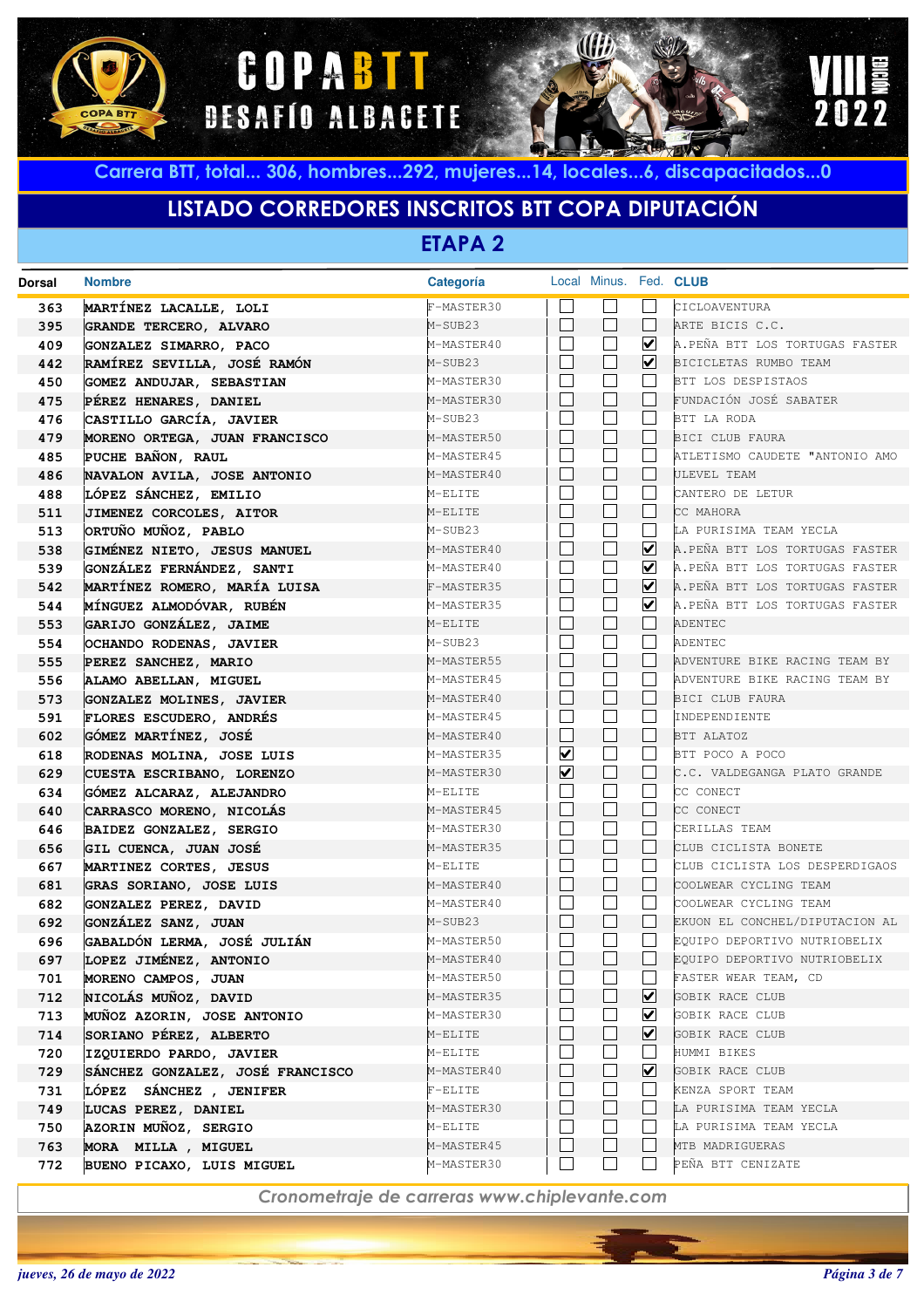





# **LISTADO CORREDORES INSCRITOS BTT COPA DIPUTACIÓN**

**ETAPA 2**

| Dorsal | <b>Nombre</b>                   | Categoría     |                         | Local Minus. Fed. CLUB |              |                                |
|--------|---------------------------------|---------------|-------------------------|------------------------|--------------|--------------------------------|
| 773    | GARCÍA CABAÑERO, OSCAR          | M-MASTER30    |                         |                        |              | PEÑA BTT CENIZATE              |
| 782    | RODENAS RUBIO, JOSE ANTONIO     | M-MASTER45    |                         |                        | L.           | REOLID BIKERS                  |
| 784    | MARTINEZ MARHUENDA, RAMON       | M-MASTER30    | $\mathbf{L}$            |                        |              | SINGULAR BIKE VILLARROBLEDO    |
| 788    | CASTILLO PICAZO, JUAN ANTONIO   | M-MASTER50    |                         |                        |              | TEAM MTB TARAZONA              |
| 804    | GARCÍA MARCOS DE LEÓN, DAVID    | M-JUN         |                         |                        |              | TEAM PREMIER HELLIN            |
| 811    | LÓPEZ RODRIGUEZ, JOSÉ MANUEL    | M-MASTER PLUS |                         |                        |              | UC BENIDORM                    |
| 819    | FRANCH SÁNCHEZ, JORGE           | M-MASTER50    |                         |                        |              | INDEPENDIENTE                  |
| 836    | CORRECHER MORAL, IÑAKI          | M-MASTER40    |                         |                        |              | CC CONECT                      |
| 839    | LOPEZ , JOSUE                   | M-MASTER40    | $\mathbf{L}$            |                        |              | INDEPENDIENTE                  |
| 840    | HERNÁNDEZ SIRVENT, JOSE         | M-MASTER40    |                         |                        |              | INDEPENDIENTE                  |
| 857    | ADSUAR GIMENEZ, JUAN CARLOS     | M-MASTER40    | L                       |                        |              | CC CREVILLENT                  |
| 858    | PEREA JUSTICIA, ANTONIO JOSÉ    | M-MASTER35    |                         |                        |              | INDEPENDIENTE                  |
| 870    | ROBLES MARTÍNEZ, ALEJANDRO      | M-MASTER30    | $\mathbf{L}$            |                        |              | INDEPENDIENTE                  |
| 880    | CANO GRAU, JOSE LUIS            | M-MASTER30    |                         |                        |              | INDEPENDIENTE                  |
| 881    | CANTERO MANCEBO, CARLOS         | M-MASTER30    | $\mathbf{L}$            |                        |              | INDEPENDIENTE                  |
| 932    | CARCELEN PÉREZ, ABEL            | M-MASTER30    |                         |                        |              | BTT POCO A POCO                |
| 946    | TOMÁS ABAD, JOSÉ MIGUEL         | M-MASTER40    | $\mathbf{L}$            |                        | L            | CLUB JUMILLA BTT               |
| 951    | MARTINEZ RODENAS, JUAN          | M-MASTER40    |                         |                        | L.           | ECOMOCION CARS                 |
| 964    | MARTÍNEZ TORRES, JAVIER         | M-MASTER35    | L                       |                        | L            | GOBIK FACTORY TEAM             |
| 976    | MARTINEZ SAHUQUILLO, JAIME      | M-MASTER30    |                         |                        | ☑            | A.PEÑA BTT LOS TORTUGAS FASTER |
| 977    | SAPENA PARRA, JAVIER            | M-MASTER30    |                         |                        | L            | INDEPENDIENTE                  |
| 994    | MIGUEL CARPENA, TOMÁS           | M-MASTER40    |                         |                        | ☑            | GOBIK RACE CLUB                |
| 1027   | <b>WOUTERS WOUTERS, PATRICK</b> | M-MASTER PLUS | L                       |                        |              | INDEPENDIENTE                  |
| 1034   | GARCÍA JIMÉNEZ, MIGUEL ÁNGEL    | M-MASTER45    |                         |                        |              | LA MANCHUELA EXTREMA           |
| 1056   | VALIENTE AROCA, RAÚL            | M-ELITE       | $\mathbf{L}$            |                        |              | TALLER DE BICICLETAS CARPENA   |
| 1093   | MOLINA RODAS, PEDRO             | M-MASTER50    |                         |                        |              | ADVENTURE BIKE RACING TEAM BY  |
| 1166   | MOYA JIMÉNEZ, MIGUEL ÁNGEL      | M-MASTER40    | L                       |                        | L            | BTT LA RODA                    |
| 1170   | LÓPEZ LÓPEZ, JUAN JOSÉ          | M-MASTER45    |                         |                        |              | BTT LOS DESPISTAOS             |
| 1189   | GARCIA NAVARRO, ALEJANDRO       | M-ELITE       | L                       |                        | L            | C.C. KMO ELCHE DE LA SIERRA    |
| 1244   | RODRIGUEZ GONZÁLEZ, ALEJANDRO   | M-ELITE       |                         |                        | L.           | CLUB TRAIL BOGARRA             |
| 1258   | GARCIA ABELLAN, AURELIO         | M-MASTER45    | H                       | $\mathbf{L}$           | $\mathbf{L}$ | EKUON EL CONCHEL/DIPUTACION AL |
| 1261   | MOLINA DIAZ, MARI               | F-MASTER40    | $\overline{\mathbf{v}}$ |                        |              | EKUON EL CONCHEL/DIPUTACION AL |
| 1278   | PALAZON RODRÍGUEZ, JUAN MANUEL  | M-MASTER35    | H                       |                        |              | GEO NUTRICIÓN FASTER CC        |
| 1285   | MARTINEZ SÁNCHEZ, ANTONIO       | M-ELITE       |                         |                        |              | CLUB MOUNTAIN NOROESTE         |
| 1292   | JUAN CHORRO, FRANCISCO          | M-MASTER50    | $\mathbf{L}$            |                        |              | INDEPENDIENTE                  |
| 1296   | RISCOS SERRALLE, MIGUEL ANGEL   | M-MASTER50    | $\mathbf{L}$            |                        |              | INDEPENDIENTE                  |
| 1331   | GUERRA ALCAZAR, DIEGO           | M-MASTER40    |                         |                        |              | INDEPENDIENTE                  |
| 1363   | CARRILLO GAY, FERNANDO          | M-MASTER35    |                         |                        |              | LA PURISIMA TEAM YECLA         |
| 1393   | GARCIA PLAZA, FRANCISCO JAVIER  | M-MASTER30    |                         |                        | L            | INDEPENDIENTE                  |
| 1394   | LÓPEZ MORENO, RAFAEL            | M-MASTER30    |                         |                        |              | INDEPENDIENTE                  |
| 1400   | BETETA MEDINA, MIGUEL ANGEL     | M-MASTER30    |                         |                        |              | FLAMA BIKE                     |
| 1416   | MONTES HERNÁNDEZ, ALEX          | M-SUB23       |                         |                        |              | KENZA SPORT TEAM               |
| 1417   | HINOJO PÉREZ, JUAN JOSÉ         | M-MASTER35    |                         |                        |              | LA CUINA TEAM                  |
| 1420   | FALOMIR TORREGROSA, MERITXELL   | F-MASTER30    |                         |                        |              | LA PURISIMA TEAM YECLA         |
| 1436   | GARCIA NAVARRO, MARCOS          | M-SUB23       |                         |                        |              | MANZANARES TEAM FACTORY        |
| 1442   | ORTUÑO MARTÍNEZ, PEDRO          | M-MASTER45    |                         |                        |              | PAFGIO CYCLING TEAM            |
| 1446   | GARCIA NAVARRO, SERGIO          | M-MASTER30    |                         |                        |              | PEÑA BTT CENIZATE              |
|        |                                 |               |                         |                        |              |                                |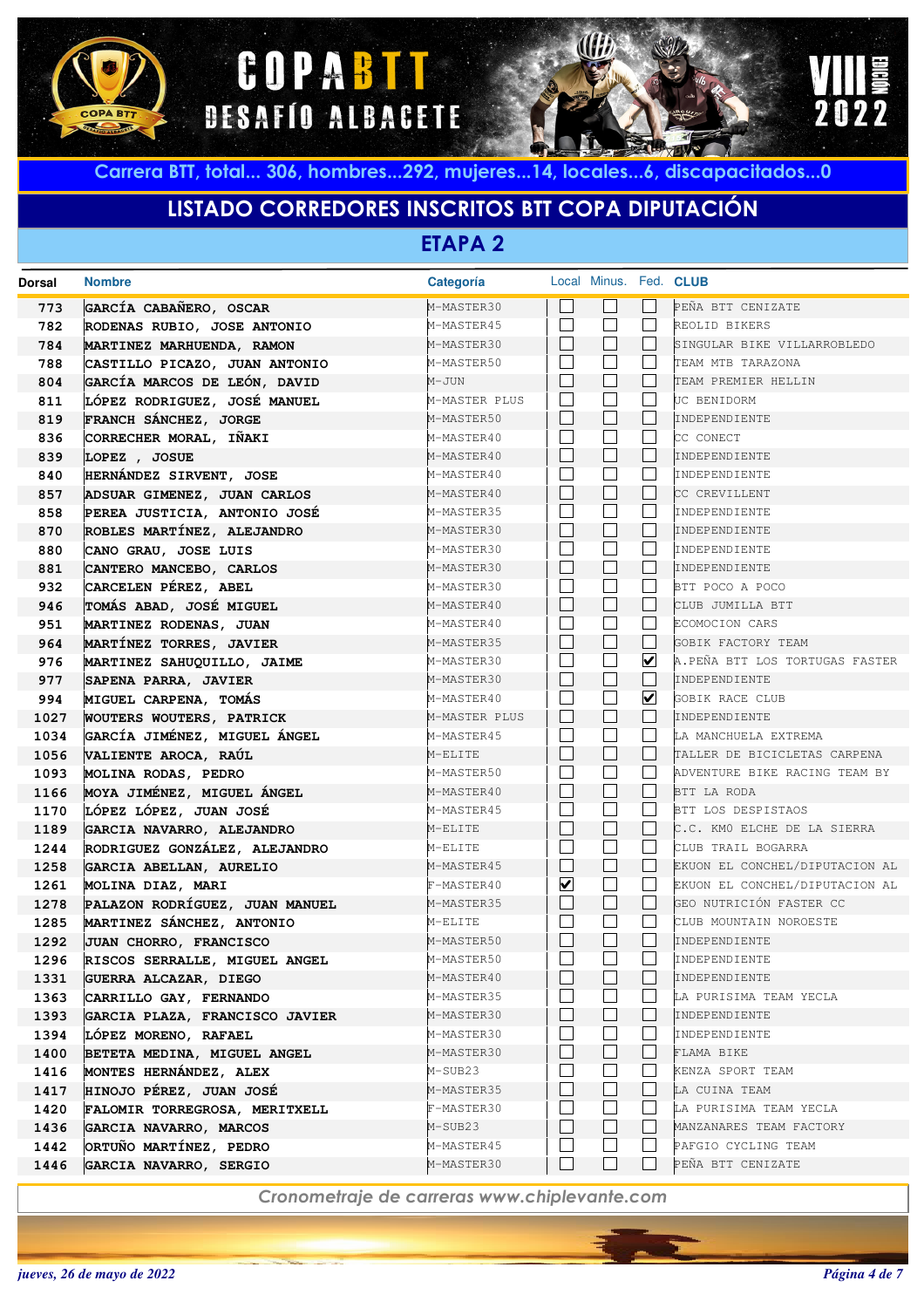





# **LISTADO CORREDORES INSCRITOS BTT COPA DIPUTACIÓN**

**ETAPA 2**

|      |                                    | Categoría  |                         |                             |                         | Local Minus. Fed. CLUB         |
|------|------------------------------------|------------|-------------------------|-----------------------------|-------------------------|--------------------------------|
| 1487 | PÉREZ VILLALGORDO, MIGUEL MARIA    | M-ELITE    |                         |                             |                         | TEAM PREMIER HELLIN            |
| 1500 | FERRIZ MICO, JOSÉ ANTONIO          | M-MASTER50 | $\Box$                  | $\Box$                      |                         | VILLENA BIKE TEAM              |
| 1550 | MARTINEZ MARTINEZ, JUAN            | M-MASTER45 | $\mathbf{I}$            | $\Box$                      | ☑                       | BICICLETAS RUMBO TEAM          |
| 1613 | JIMENEZ TRUJILLO, JAVIER           | M-JUN      |                         | $\Box$                      |                         | CD BTT CASAS DEL CERRO         |
| 1649 | LOPEZ IZQUIERDO, VICENTE           | M-MASTER40 |                         |                             |                         | ECOMOCION CARS                 |
| 1654 | CARRASCO FERNÁNDEZ, OSCAR          | M-ELITE    |                         | $\Box$                      |                         | EKUON EL CONCHEL/DIPUTACION AL |
| 1655 | CARRASCO FERNANDEZ, IVAN           | M-ELITE    |                         | $\sim$                      |                         | EKUON EL CONCHEL/DIPUTACION AL |
| 1665 | JIMÉNEZ MORENO, JOSE LUIS          | M-MASTER40 | П                       | $\Box$                      |                         | FUNDACIÓN JOSÉ SABATER         |
| 1669 | MEDINA SORIANO, ADRIÁN             | M-MASTER35 |                         |                             | $\overline{\mathbf{v}}$ | <b>GOBIK RACE CLUB</b>         |
| 1704 | CASTILLO MOLINA, ANGEL             | M-MASTER40 | $\mathbf{L}$            | $\Box$                      |                         | INDEPENDIENTE                  |
| 1717 | CAMPOS MUÑOZ, JOSE MANUEL          | M-MASTER35 |                         |                             |                         | INDEPENDIENTE                  |
| 1720 | MARTINEZ FUENTES, FRANCISCO        | M-MASTER35 | $\mathbf{L}$            | $\Box$                      |                         | INDEPENDIENTE                  |
| 1742 | FUENTES SÁNCHEZ, FRANCISCO ANTONIO | M-ELITE    |                         |                             |                         | INDEPENDIENTE                  |
| 1758 | MARTÍNEZ PICAZO, JESÚS             | M-SUB23    |                         | $\Box$                      |                         | INDEPENDIENTE                  |
| 1788 | MARTINEZ MORENO, JORGE             | M-ELITE    |                         |                             |                         | MTB MADRIGUERAS                |
| 1796 | GARCÍA ESCAMILLA, DAVID            | M-ELITE    |                         | $\Box$                      |                         | PEÑA BTT CENIZATE              |
| 1797 | FERNANDEZ JUNCOS, RAUL             | M-ELITE    |                         | L.                          |                         | PEÑA BTT CENIZATE              |
| 1831 | LÓPEZ MARÍN, PEDRO                 | M-SUB23    |                         | $\Box$                      |                         | TENERIFE BIKE POINT            |
| 1835 | MARTINEZ PASTOR, PEDRO ANTONIO     | M-SUB23    |                         |                             |                         | YOURBIKE ULB SPORT             |
| 1842 | BERNAL GARCIA, JOSE JAVIER         | M-ELITE    | $\perp$                 | $\Box$                      |                         | INDEPENDIENTE                  |
| 1845 | GÓMEZ PÉREZ, RUBÉN                 | M-SUB23    |                         |                             |                         | ARTE BICIS C.C.                |
| 2700 | NUÑEZ CASAS, HECTOR                | M-MASTER30 | $\perp$                 | $\Box$                      |                         | INDEPENDIENTE                  |
| 2701 | CAMPOS SOLERA, JUAN ANTONIO        | M-MASTER45 | $\overline{\mathbf{v}}$ | $\Box$                      |                         | INDEPENDIENTE                  |
| 2702 | RUIZ MARTINEZ, JOSE CRISTOBAL      | M-MASTER45 | П                       | $\Box$                      |                         | INDEPENDIENTE                  |
| 3000 | CASTELLANOS , VICENTE              | M-MASTER45 |                         |                             | $\overline{\mathbf{v}}$ | EKUON BRD RACING TEAM          |
| 3001 | BORREDÁ MARTÍNEZ, JOSE RAFAEL      | M-MASTER50 | $\mathbf{L}$            | $\Box$                      |                         | GREZZY+ DEVELOP TEAM           |
| 3002 | MORENO MARTÍNEZ, JUAN TOMÁS        | M-MASTER40 |                         |                             |                         | ALBACETE CYCLING TEAM BTT      |
| 3003 | AJENJO MUÑOZ, CARLOS               | M-SUB23    | $\perp$                 | $\Box$                      | ☑                       | EKUON BRD RACING TEAM          |
| 3004 | LAORDEN ROLDAN, SANTIAGO           | M-MASTER45 |                         |                             |                         | INDEPENDIENTE                  |
| 3005 | GÓMEZ ARBUÉS, IBÁN                 | M-MASTER50 | $\perp$                 | $\Box$                      |                         | GALLOSVLC                      |
| 3006 | LORENZO JIMÉNEZ, JOSÉ CARLOS       | M-MASTER30 |                         |                             |                         | CERILLAS TEAM                  |
| 3007 | GARCIA AUÑON, GABRIEL              | M-ELITE    | $\Box$                  | $\Box$                      |                         | GOBIK CC                       |
| 3008 | MARTÍN DÍAZ, JORGE                 | M-ELITE    |                         | $\mathcal{L}_{\mathcal{A}}$ |                         | CICLOS SABATER                 |
| 3009 | GUERRA MARTINEZ, JAVIER            | M-MASTER45 | $\Box$                  | $\Box$                      | $\boxed{\checkmark}$    | EKUON BRD RACING TEAM          |
| 3010 | ARIAS DIAZ PARREÑO, MARIA JOSE     | F-MASTER45 | $\mathcal{L}$           |                             | ☑                       | EKUON BRD RACING TEAM          |
| 3011 | LOZANO SANCHEZ, ANTONIO            | M-MASTER30 |                         |                             |                         | CC PUERTO LUMBRERAS            |
| 3012 | ZAMORA QUIÑONES, JESÚS DAMIÁN      | M-MASTER45 |                         |                             |                         | EXPRESS CAR CCCREVILLENT       |
| 3013 | FERRIS FERRIS, ANGEL               | M-MASTER50 |                         |                             |                         | CRONOBIKE ALTEA                |
| 3014 | MARTÍNEZ ZARAGOZI, MARIA ÁNGELES   | F-MASTER50 |                         |                             |                         | CRONOBIKE ALTEA                |
| 3015 | TORRES POMARES, GINES              | M-MASTER40 | $\mathbf{L}$            | $\mathbf{I}$                |                         | INDEPENDIENTE                  |
| 3016 | FERRERO VALDES, JULIAN             | M-MASTER30 |                         |                             |                         | GOBIK FACTORY TEAM             |
| 3017 | SAHUQUILLO VALLE, DAVID            | M-MASTER30 | $\mathbf{L}$            | $\overline{\phantom{a}}$    |                         | C.C.UTIEL                      |
| 3018 | SAHUQUILLO VALLE, RAUL             | M-ELITE    |                         |                             |                         | C.C.UTIEL                      |
| 3019 | CONTRERAS ZARAGOZA, EDGAR          | M-MASTER35 |                         | $\perp$                     |                         | 3HCYCLES, G.C                  |
| 3020 | GARCIA PEREZ, LUZ MARIA            | F-MASTER45 |                         |                             |                         | INDEPENDIENTE                  |
| 3021 | PEREZ MONTENEGRO, JORGE            | M-MASTER40 | $\mathbf{L}$            | $\perp$                     |                         | MUSSOLS XABIA BIKERS           |
| 3022 | GIRONA PERTUSA, AURELIO            | M-MASTER55 | $\Box$                  | $\Box$                      |                         | RC PURAVIDA TEAM               |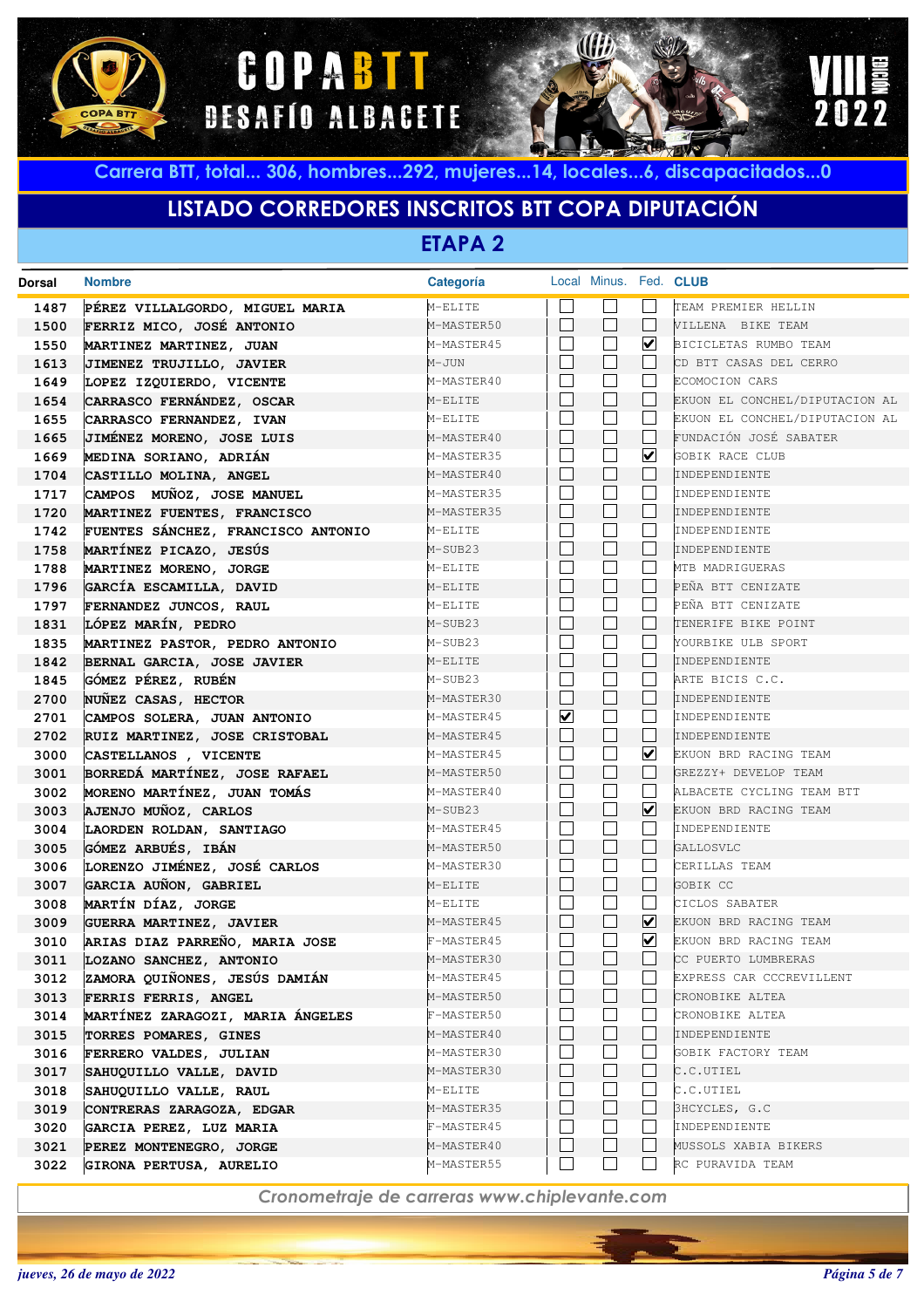





# **LISTADO CORREDORES INSCRITOS BTT COPA DIPUTACIÓN**

**ETAPA 2**

| Dorsal       | <b>Nombre</b>                                                | Categoría                |                         | Local Minus. Fed. CLUB       |                         |                                                  |
|--------------|--------------------------------------------------------------|--------------------------|-------------------------|------------------------------|-------------------------|--------------------------------------------------|
| 3023         | MILLA OSUNA, ANTONIO                                         | M-MASTER35               |                         |                              |                         | THE BAKERY BOYS                                  |
| 3024         | PEREZ AVILA, BORJA                                           | M-MASTER30               |                         | $\vert$ $\vert$              | L                       | THE BAKERY BOYS                                  |
| 3025         | CASTILLO SIVERA, FRANCISCO                                   | M-MASTER35               |                         | ⊔                            | L                       | THE BAKERY BOYS                                  |
| 3026         | ESTEVE SAIZ, IVAN                                            | M-ELITE                  |                         | $\mathbf{L}$                 | L.                      | ONTEAM22                                         |
| 3027         | HERNÁNDEZ HERNÁNDEZ, JOSÉ                                    | M-MASTER30               |                         | $\mathsf{L}$                 | L                       | ON TEAM                                          |
| 3028         | LINARES RUIZ, JUAN                                           | M-MASTER35               |                         | $\mathbf{L}$                 | L.                      | INDEPENDIENTE                                    |
| 3029         | VELÁZQUEZ CORNEJO, PABLO                                     | M-MASTER45               |                         | $\Box$                       | L                       | THE BAKERY BOYS                                  |
| 3030         | MARTINEZ SOTO, JOSE MANUEL                                   | M-MASTER35               |                         | $\mathbf{L}$                 |                         | THE BAKERY BOYS                                  |
| 3031         | GIL ALBERT, SERGIO                                           | M-SUB23                  |                         | $\Box$                       | L                       | ON BIKE CC                                       |
| 3032         | ESTEVE SAIZ, GABRIEL                                         | M-MASTER30               |                         | $\Box$                       | L.                      | CC ONBIKE                                        |
| 3033         | CATALA SOLIVERES, FRANCISCO CARLOS                           | M-MASTER45               |                         | $\Box$                       | L                       | CRONO BIKE ALTEA                                 |
| 3034         | IBÁÑEZ LÓPEZ, JOSE                                           | M-ELITE                  |                         | Г                            | L.                      | INDEPENDIENTE                                    |
| 3035         | GARBAYO VICENTE, RUBÉN DEMETRIO                              | M-MASTER30               |                         | $\Box$                       | L                       | FASTER WEAR TEAM, CD                             |
| 3036         | EGEA HERNANDEZ, JORGE                                        | M-MASTER45               |                         | $\mathbf{L}$                 |                         | INDEPENDIENTE                                    |
| 3037         | PEREZ SUCH, FCO. JAVIER                                      | M-MASTER55               |                         | $\Box$                       |                         | AC. L'ALFAS BTT                                  |
| 3038         | MARTINEZ RODRIGUEZ, LUIS                                     | M-MASTER50               |                         | $\Box$                       | L.                      | INDEPENDIENTE                                    |
| 3039         | REOLID ZARAGOZA, GREGORIO                                    | M-MASTER40               |                         | $\Box$                       |                         | CLUB BTT L'ALFAS DEL PI                          |
| 3040         | VILLAR CARRION, LUIS CARLOS                                  | M-MASTER35               |                         | $\Box$                       | L.                      | INDEPENDIENTE                                    |
| 3041         | LOPEZ MARTOS, FRANCISCO JAVIER                               | M-MASTER45               |                         | $\Box$                       |                         | UNION CICLISTA BENIDORM                          |
| 3042         | TARRAGA LÓPEZ, ÁNGEL PEDRO                                   | M-MASTER30               |                         | $\mathbf{L}$                 |                         | INDEPENDIENTE                                    |
| 3043         | SANCHEZ HARO, ANTONIO DAVID                                  | M-MASTER35               |                         | $\Box$                       | L                       | INDEPENDIENTE                                    |
| 3044         | LLOPIS FERNANDEZ, PABLO                                      | M-MASTER30               | $\overline{\mathbf{v}}$ | П                            | L.                      | APPV                                             |
| 3045         | CARRETERO BELDARRAIN, MIKEL                                  | M-MASTER40               |                         | $\Box$                       | L                       | C.C. MTB LOBOS ZARAGOZA                          |
| 3046         | SANCHIS GONZALEZ, PEDRO                                      | M-MASTER45               |                         | $\mathbf{L}$                 |                         | ELXENDURO                                        |
| 3047         | PEÑARANDA MORAGA, MARCELO                                    | M-MASTER30               |                         | $\Box$                       | L                       | INDEPENDIENTE                                    |
| 3048         | GARIJO YUSTE, SAMUEL                                         | M-ELITE                  |                         | $\mathbf{L}$                 |                         | CCUTIEL                                          |
| 3049         | VALVERDE MEDRANO, JUAN JOSE                                  | M-MASTER40               |                         | $\Box$                       | L                       | INDEPENDIENTE                                    |
| 3050         | TRUJILLO PACHECO, FRANCISCO                                  | M-SUB23                  |                         | $\mathbf{L}$                 | ⊻                       | CONWAY CD TRUJILLO                               |
| 3051         | BALLESTEROS LIEBANES, MARTA                                  | $F-ELITE$                |                         | $\mathbf{L}$                 | ⊻                       | CONWAY CD TRUJILLO                               |
| 3052         | COMINO FUENTES, DAVID                                        | M-ELITE                  |                         | $\mathbf{L}$                 | ⊻                       | CONWAY CD TRUJILLO                               |
| 3053         | FELIPE DAVILA, MARIA ISABEL                                  | F-MASTER35               |                         | $\mathbf{L}$                 | ⊻                       | CONWAY CD TRUJILLO                               |
| 3054         | TRUJILLO GARCIA, JOSE ANTONIO                                | M-SUB23                  |                         |                              | ⊻                       | CONWAY CD TRUJILLO                               |
| 3055         | TRUJILLO HERNÁNDEZ, JUAN PEDRO                               | M-MASTER45               |                         | $\mathbf{L}$<br>$\mathbf{L}$ | $\overline{\mathbf{v}}$ | CONWAY CD TRUJILLO                               |
| 3056         | HUERTA RUFINO, GONZALO                                       | M-MASTER30               |                         | $\overline{\phantom{a}}$     |                         | INDEPENDIENTE                                    |
| 3057         | CUESTA GARCIA, ALBERTO                                       | M-MASTER35               |                         | L                            |                         | INDEPENDIENTE                                    |
| 3058         | COY MUÑOZ, JESUS                                             | M-MASTER30               |                         |                              |                         | INDEPENDIENTE                                    |
| 3059         | GÓMEZ MORA, JORGE                                            | M-ELITE                  |                         |                              |                         | CULTBIKES TEAM<br>EKUON EL CONCHEL/DIPUTACION AL |
| 3060         | RUIZ LEÓN, ALEJANDRO                                         | M-ELITE                  |                         | $\perp$                      |                         |                                                  |
| 3061         | ESTÉVEZ COLMENERO, FRANCISCO<br>IRANZO HERNÁNDEZ, ÁLVARO     | M-MASTER45               |                         |                              |                         | IMECA CYCLING TEAM                               |
| 3062<br>3063 |                                                              | M-MASTER30<br>M-MASTER30 |                         | $\mathsf{L}$                 |                         | IH SPORT&HEALTH<br>INDEPENDIENTE                 |
|              | FERNÁNDEZ GRANDE, VICTOR MANUEL<br>SILVA MUÑOZ, MIGUEL ÁNGEL |                          |                         |                              |                         |                                                  |
| 3064         | GARCÍA LÓPEZ, CARLOS                                         | M-MASTER30<br>M-ELITE    |                         | ⊔                            |                         | INDEPENDIENTE<br>CULTBIKES TEAM                  |
| 3065<br>3066 |                                                              | M-SUB23                  |                         |                              |                         | SINGULAR BIKE VILLARROBLEDO                      |
|              | ALMANSA CAÑADAS, SAMUEL                                      | M-MASTER30               |                         | $\perp$                      | $\mathbf{I}$            | INDEPENDIENTE                                    |
| 3067<br>3068 | MOTOS GONZÁLEZ, JAVIER<br>PÉREZ-BUSTOS MANZANEQUE, CARLOS    | M-ELITE                  |                         |                              | ⊻                       | EKUON BRD RACING TEAM                            |
|              |                                                              | M-MASTER40               |                         | П                            |                         | C.C DENIA                                        |
| 3069         | CATALA USERO, JORGE                                          |                          |                         |                              |                         |                                                  |